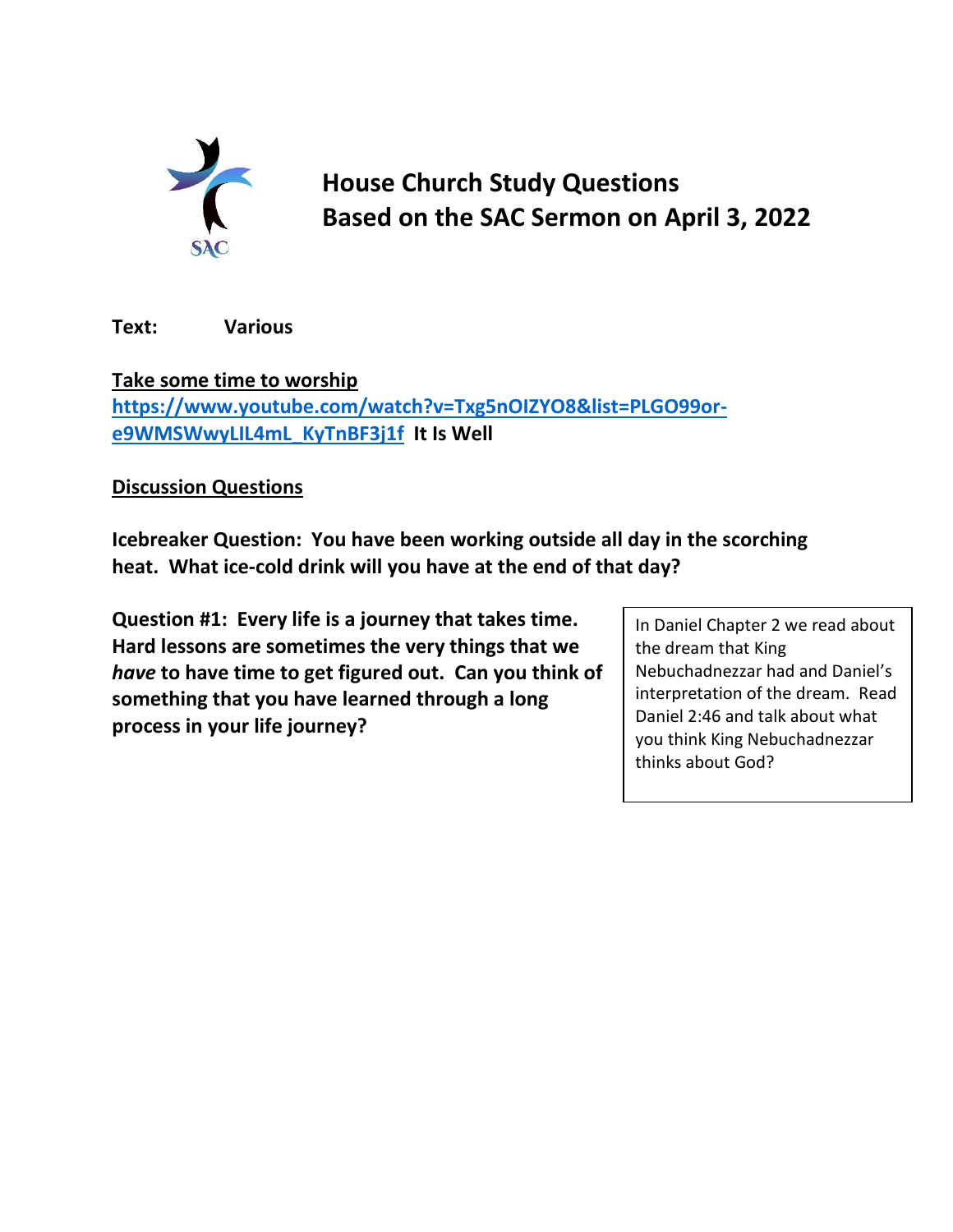## **Question #2: Now read Daniel 3:1-6. How does this line up with what you read him doing in chapter 2:46? What do you think is going on here?**

**Question #3: Hard lessons are hard won. One area that we wrestle with serving God in is with our money. Without saying whether you regularly tithe or not, what are your thoughts about tithing?**

**Question #4: What challenges do you need to overcome in order to trust God with a regular tithe toward Him? Do you have the same struggles as Nebuchadnezzar where sometimes he honored God and then would go back to his old ways?** 

**Question #5: Tithing is about trust and love not money. But it's a very powerful form of trust and love because it affects a lot of daily life. Read Philippians 4:10-19. Now read verse 17 again. . .what do you think this means? And how does this passage about sharing resources end. . .what does verse 19 say?**

**Invitation and Mission for this week**

Additional Question: Sometimes it takes time for new things to really settle into our minds. King Nebuchadnezzar was waffling between worshipping God and selfish pride. (Read Daniel 3:28-30 and then read Daniel 4:29-30 to get more of a picture of this. . .) Overcoming pride to live in humility is hard and sometimes it takes time. What do you think God's attitude is toward people when they do this?

Additional Question: Read Malachi 3:6-12. If God's children will be obedient to Him He will bring blessing. Talk a bit about how you think this applies to your life with God? Is what God says true? Can you depend on Him?

Additional Question: This is a tough one. . .do you think that if you trusted God with your money by regularly tithing that you would not be able to enjoy life as you know it now? Talk about this as honestly as you can.

Additional Question: Read James 2:18. In light of the context of tithing, how do you think God would want you to express your faith toward Him? And what do you think His response might be?